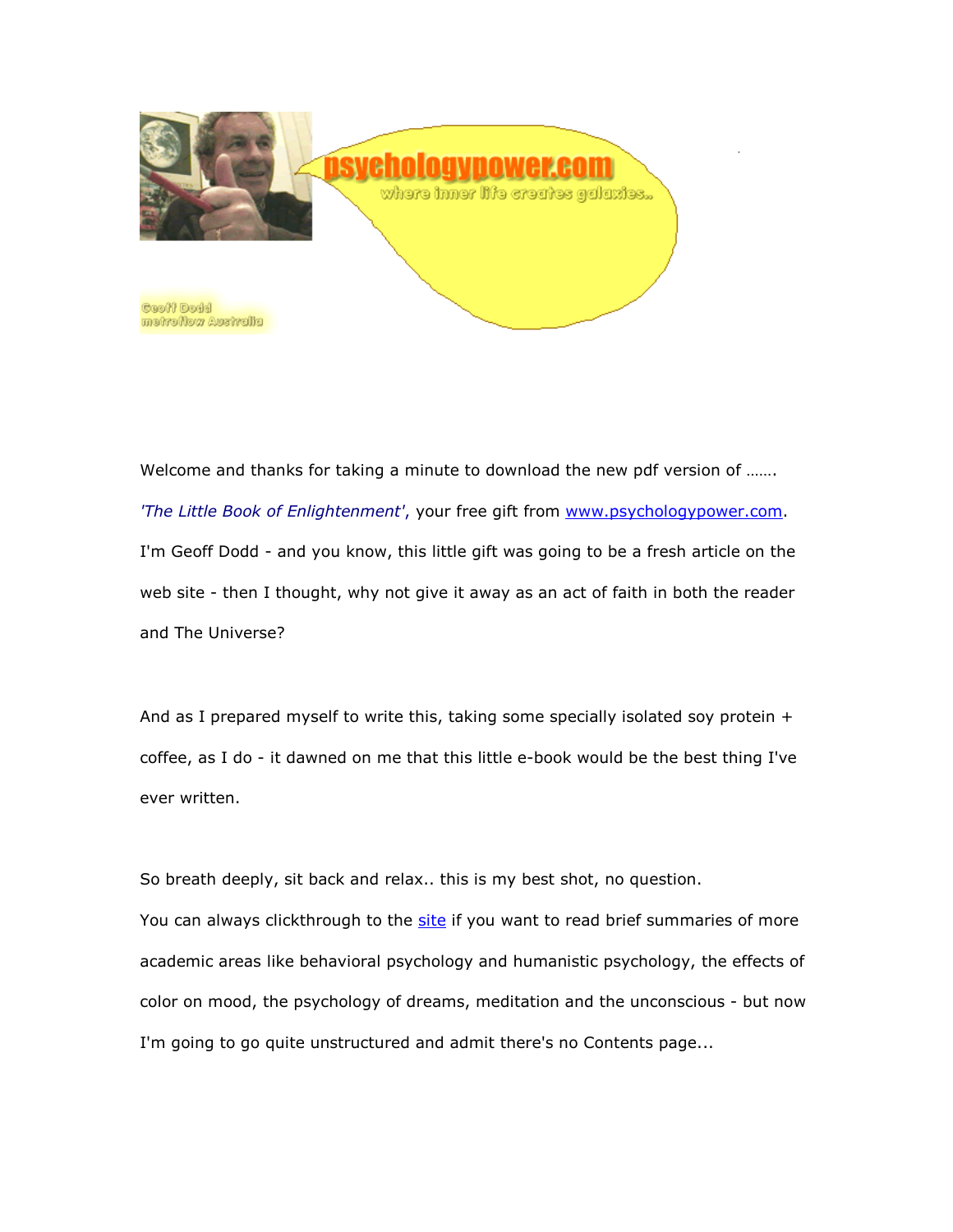…just a flow of ideas here on the little understood notion of Enlightenment. Well maybe it's all highly subjective and we can only say a few things about how we've felt and what we've experienced, at certain times, such as during or after meditation – or just before falling asleep – or during our sleep.

## 'What is Enlightenment?'

Just what is meant by the use of this concept, enlightenment? Well, when the moon was just right, over 2,500 years ago, 35 year old Siddhartha Gautama sat under a bodhi tree, determined to stay there until he found the truth about the cause of human suffering. Imagine Him now seated cross-legged beneath a bodhi tree in Northern India, with his eyes half closed.. and there is a smile on his lips. Absolute calm, absolute rest drifts across him.

**Enlightenment** appeared as a state of pure, clear, radiant awareness, transcending 'inner' and 'outer'. Experience flowed as a Unity. This is spoken of as a 'direct awareness of Reality.'

Knowledge without illusion.. knowledge about cycles of birth and death -of yearning, desire and suffering in the human condition.

Next the Buddha experienced intense, deep and overflowing love and compassion –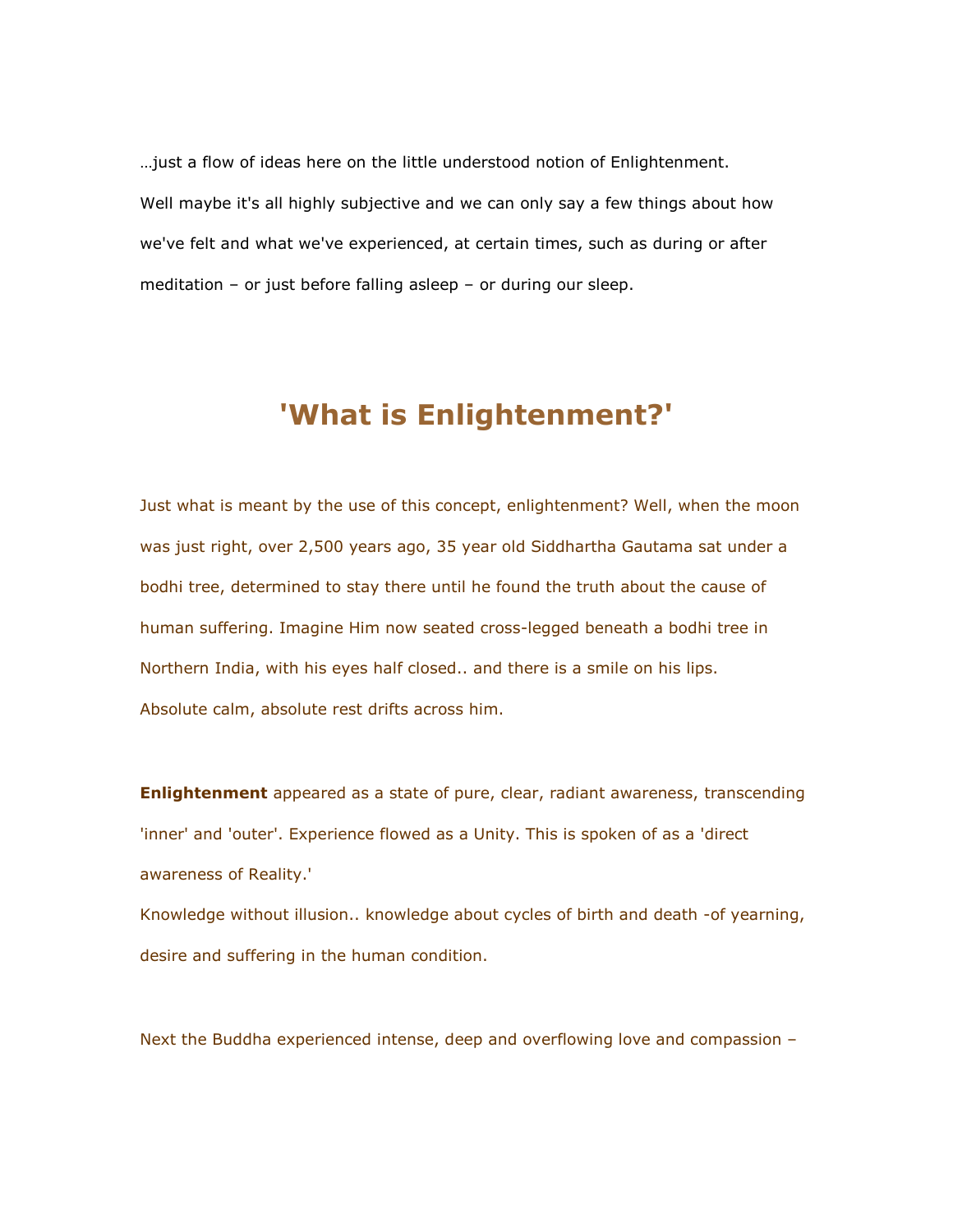All-embracing love towards all living beings.. this is how the Enlightened Heart-Mind feels. Compassion towards the ten thousand forms of Life.

And true Enlightenment involves a flow of inexhaustible mental and spiritual energy.. so knowledge passes into love and compassion, love and compassion into energy, energy refuels knowledge.. ever cycling into higher forms and flows..

## Revelation of more ideas..

The Buddha found The Middle Path of 'moderation in all things.' Suffering could be minimized by never over-indulging, by never taking anything too far. The violin bow must not be too slack, or too taut. Equally, mental things are all a question of balance. Taking the 'middle position' of equilibrium.

Understanding 'cause and effect' you are freed inside to rise to a blissful state, perhaps with one thought..

As you see that all limitations are self-imposed.. so now I am free from the prison of mind.. so now I believe in Myself (as connected to something greater).. so I follow my spirit-guide.. hearing others but not following them. Just 'spirit-guided,' within.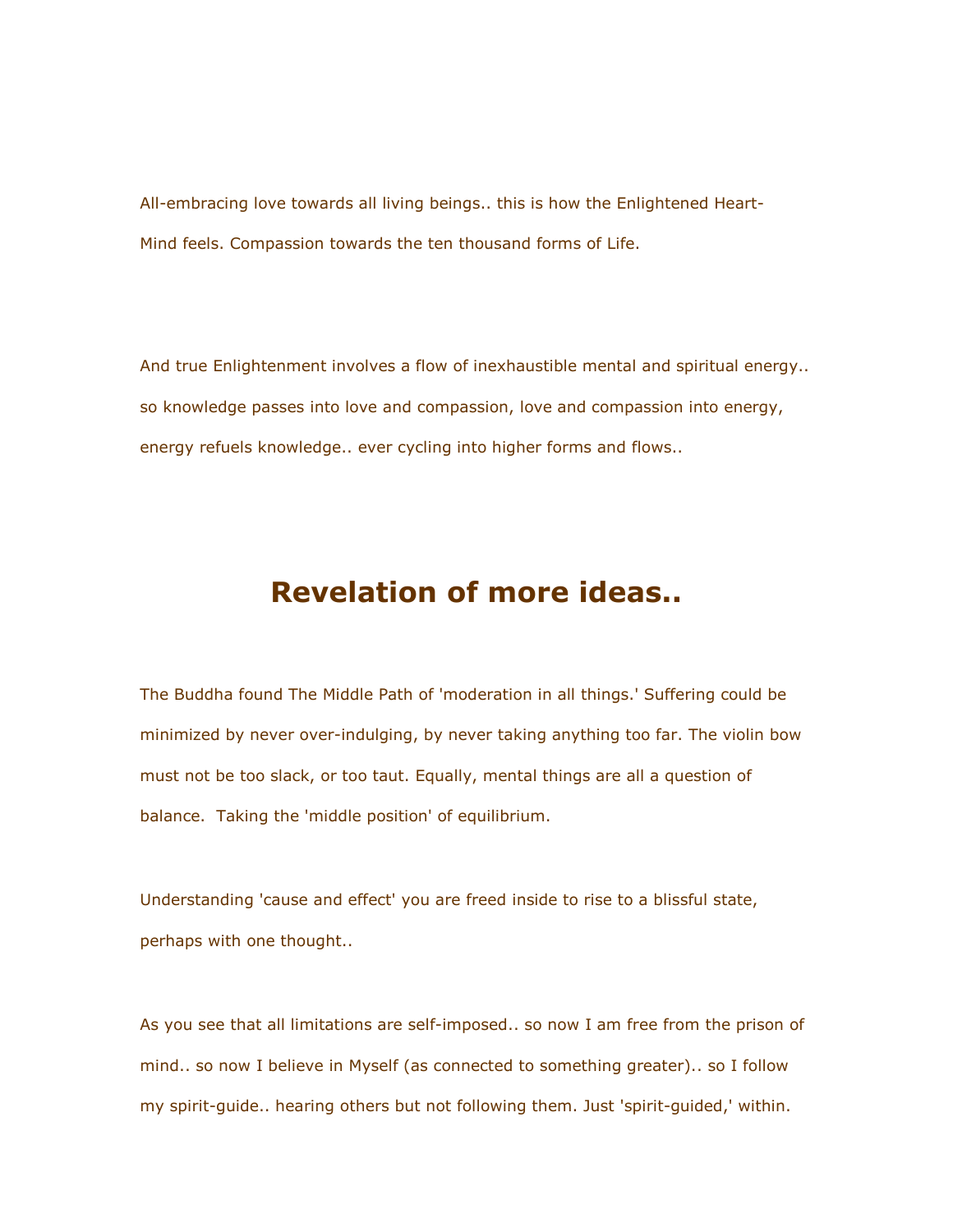**Concentration** or focus, now enhanced, is a silkenlight fusion of inner faculties.. bringing your energies together, installing the upgraded software of The Master (DNA). That's re-connecting and tuning-in to the source… of Life!

You see, all meaning is on the inner. All value is ascribed by the inner. Indeed, it comes ready coded on the inner. You just need to return in the flow.. and concentrate on your own depths.

Reflect on this: Both Christ and Buddha said the same thing; "Look inside, the Kingdom of God is within you", and "Look inside. Thou art Buddha Nature."

Both statements refer to the nucleus of cell-life:

"You will know the truth and the truth will set you free," … from the inside out.

## How To Program Your Unconscious Mind

Your goals can be realized by a process which I like to call 'unconscious energizing to realize the feeling-events of your imagined goals.' (Thanks to Dr Joe Vitale.)

When you know exactly what you want, and have written a specific goal down, your spirit will pick it up and run with it.. powered by all the suppressed emotional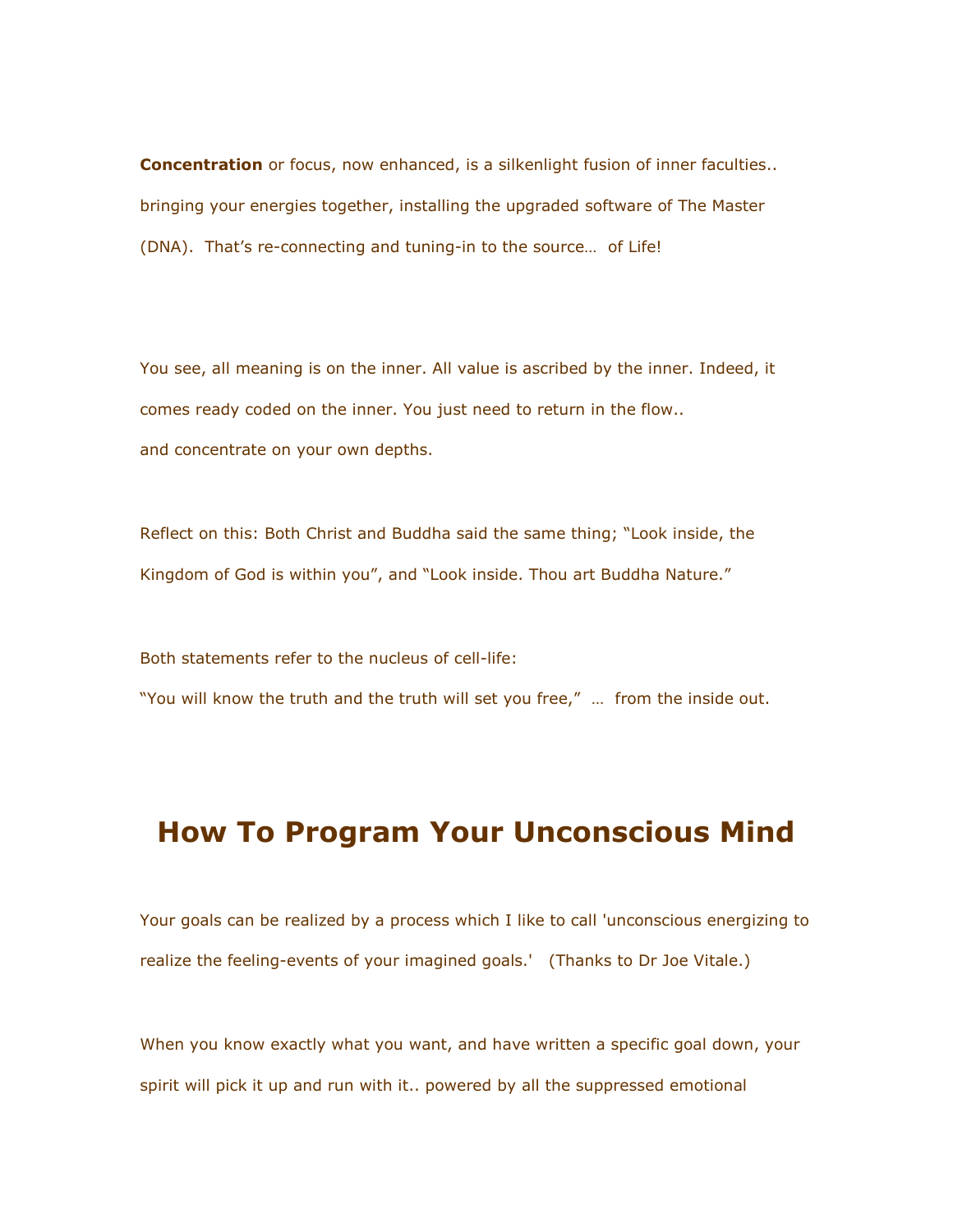energies 'in your Universe!'

What do you have to do? You simply have to remove any blockages, get yourself clear, then *commit yourself* and feel how exciting it would be to have what you want.. then let go and 'let God' - your unconscious - work away at it, powered by the great batteries of emotion hidden deep in your unconscious mind.

You will need to read and repeat your specific goal to yourself at least twice daily, so keep notes visible in places where you'll see them.. on your writing desk, by your bed, next to your toothbrush, in your purse, briefcase or wallet, near your computer, etc.

Repetition is the key. That rhythmic drum beat of the primitive Universe.. training and reminding your deeper cells and patterns until the new program takes on the power of habit. The new software overwrites the old program.